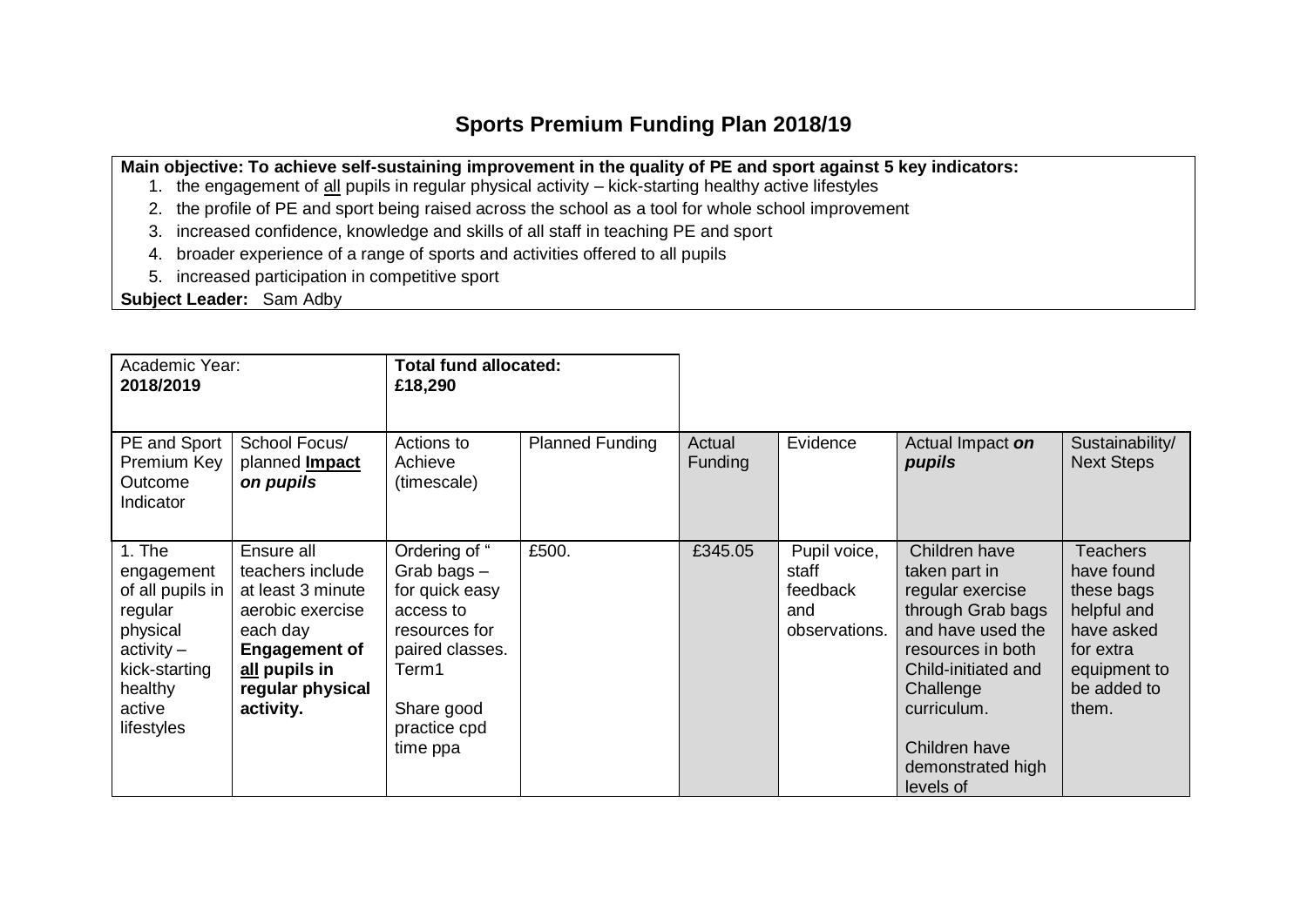|                                                                                                                           | Good quality PE<br>$lessons - to$<br>provide<br>opportunities to<br>develop social<br>communication<br>skills.                                                    | Monitoring of<br>PE lessons.                                                                                                                            | £500                  |          |                                                 | enthusiasm<br>towards PE and<br>this has been seen<br>in both lessons and<br>during play/lunch<br>times.<br>Many classes are<br>taking part in a 3-5<br>minute run during<br>the school day.                             | Encourage<br>more teaching<br>staff to take<br>part in the<br>daily run.                                                                                                  |
|---------------------------------------------------------------------------------------------------------------------------|-------------------------------------------------------------------------------------------------------------------------------------------------------------------|---------------------------------------------------------------------------------------------------------------------------------------------------------|-----------------------|----------|-------------------------------------------------|--------------------------------------------------------------------------------------------------------------------------------------------------------------------------------------------------------------------------|---------------------------------------------------------------------------------------------------------------------------------------------------------------------------|
| 2. The profile<br>of PE and<br>sport being<br>raised across<br>the school as<br>a tool for<br>whole school<br>improvement | Assembly -<br>healthy lifestyle,<br>role models,<br>modelling of<br>equipment<br><b>Sports person</b><br>award weekly in<br><b>Celebration</b><br><b>Assembly</b> | Plan assembly<br>invite sporting<br>people, create<br>certificate, note<br>on newsletter<br>sports board -<br>rewarding<br>effort.                      | £100                  | £551.50  | <b>Staff</b><br>feedback<br>and pupil<br>voice. | An athlete came in<br>and spoke to all<br>children in an<br>assembly about<br>healthy lifestyles<br>and how to<br>persevere and<br>never give up on<br>their goals.                                                      | Look at the<br>possibility of<br>having<br>another sports<br>personality to<br>visit in the<br>next academic<br>year.                                                     |
|                                                                                                                           | <b>Lively Learners</b><br>Using PE as a<br>strategy for<br>teaching basic<br>skills in English<br>and Maths (and<br>other subjects)                               | Staff meeting -<br>generate ideas<br>PE leader time<br>to collate and<br>liaise with TA &<br>monitor<br>Install artificial<br>grass areas to<br>provide | £1000<br>£250<br>£886 | £2394.00 |                                                 | Lively learners has<br>been used to<br>support children in<br>both literacy and<br>maths. They have<br>been enthusiastic<br>and helped to<br>promote a better<br>understanding<br>within the areas of<br>the curriculum. | Lively Learner<br>TA to share<br>ideas with all<br>TAs to cacade<br>use of<br>physical<br>exercise with<br>basic skills as<br>an<br>intervention<br>across the<br>school. |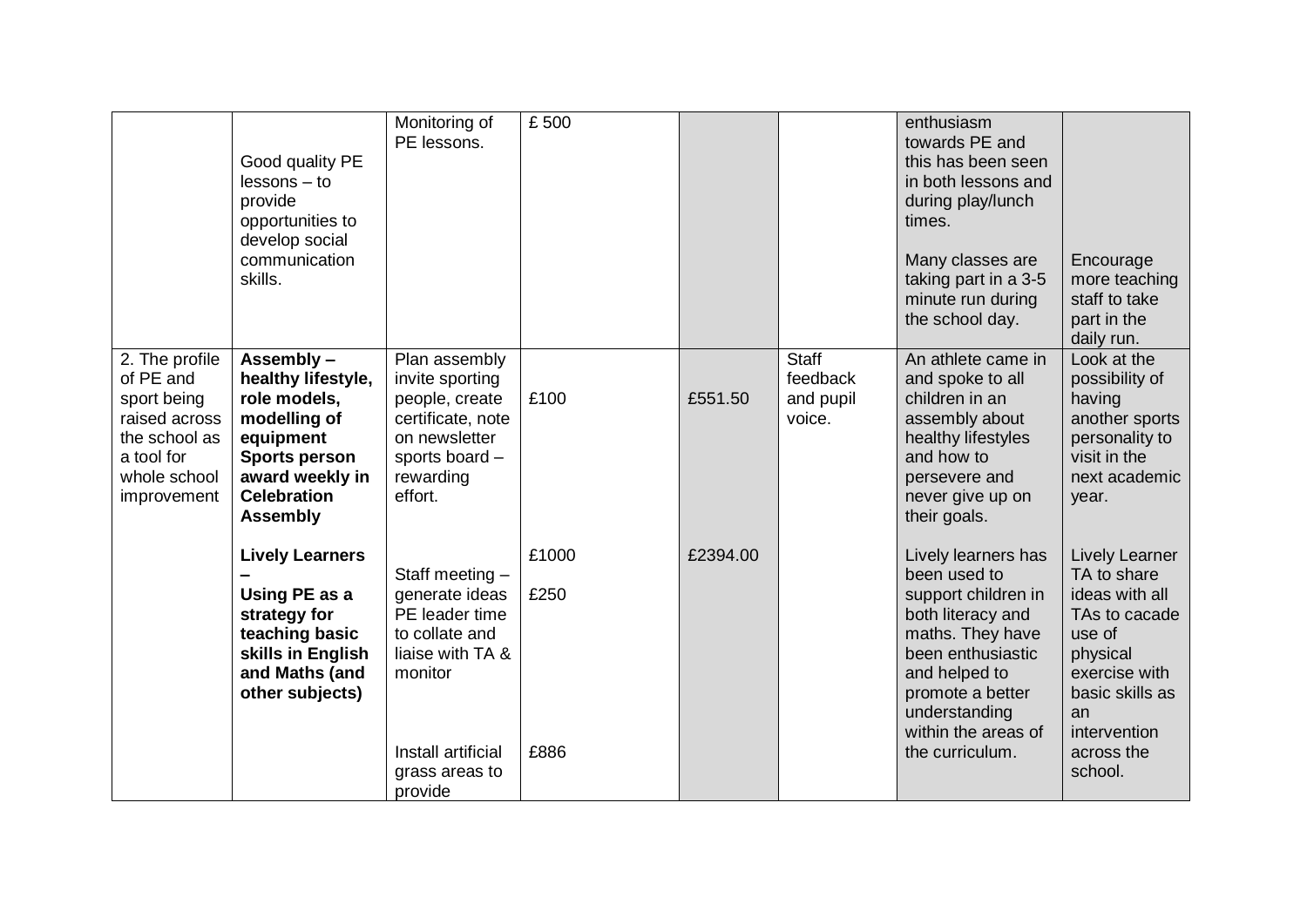|                                                                                                       |                                                                                                                                                                                                    | environment<br>for sports &<br>exercise                |                                                                                                                                                                                                                        |        |                                                                                              | Artificial grass has<br>provided a safe<br>area for the<br>children to use a<br>wider variety of<br>sports equipment.<br>PE lessons have<br>also been taken<br>outside on the<br>grass area.                                     |                                                                                                                                                                              |
|-------------------------------------------------------------------------------------------------------|----------------------------------------------------------------------------------------------------------------------------------------------------------------------------------------------------|--------------------------------------------------------|------------------------------------------------------------------------------------------------------------------------------------------------------------------------------------------------------------------------|--------|----------------------------------------------------------------------------------------------|----------------------------------------------------------------------------------------------------------------------------------------------------------------------------------------------------------------------------------|------------------------------------------------------------------------------------------------------------------------------------------------------------------------------|
| 3. Increased<br>confidence,<br>knowledge<br>and skills of<br>all staff in<br>teaching PE<br>and sport | Team Them to<br>model excellence<br>in teaching PE for<br><b>NQTs</b><br>to improve skills<br>and confidence in<br>delivering PE<br>lessons.<br>Children's<br>confidence and<br>skills in sporting | <b>Employ Team</b><br>Theme $-$<br>reduced<br>contract | Team Theme to<br>team teach PE<br>lessons with<br>inexperienced/new<br>teachers (3). To<br>do a lunchtime<br>break activity and<br>an after-school<br>club.<br>To support during<br>sports week.<br>Introducing pupils |        | 100% PE<br>lessons good<br>or better as<br>evidenced by<br>observations<br>of PE<br>lessons. | Team Theme have<br>supported both<br>newly qualified<br>teachers and<br>inexperienced<br>teachers with PE<br>lessons. Allowing<br>the teachers to<br>have a deeper<br>understanding of<br>PE and increasing<br>their confidence. | <b>Team Theme</b><br>to continue to<br>support new<br>teaching staff<br>and offer new<br>and exciting<br>sporting<br>activities to<br>the children.                          |
|                                                                                                       | activities will<br>improve.                                                                                                                                                                        |                                                        | to new sports and<br>running 3x sports<br>days<br>£3,600 per annum                                                                                                                                                     | £5,930 |                                                                                              | Lunchtimes have<br>given the children<br>new opportunities<br>to try different<br>sports and<br>increasing<br>children's<br>confidence thus<br>allowing them to<br>independently<br>access these<br>activities.                  | <b>Team Theme</b><br>will continue<br>to support<br>sporting<br>activities two<br>days a week.<br>They will set<br>up activities<br>that will<br>consolidate<br>the learning |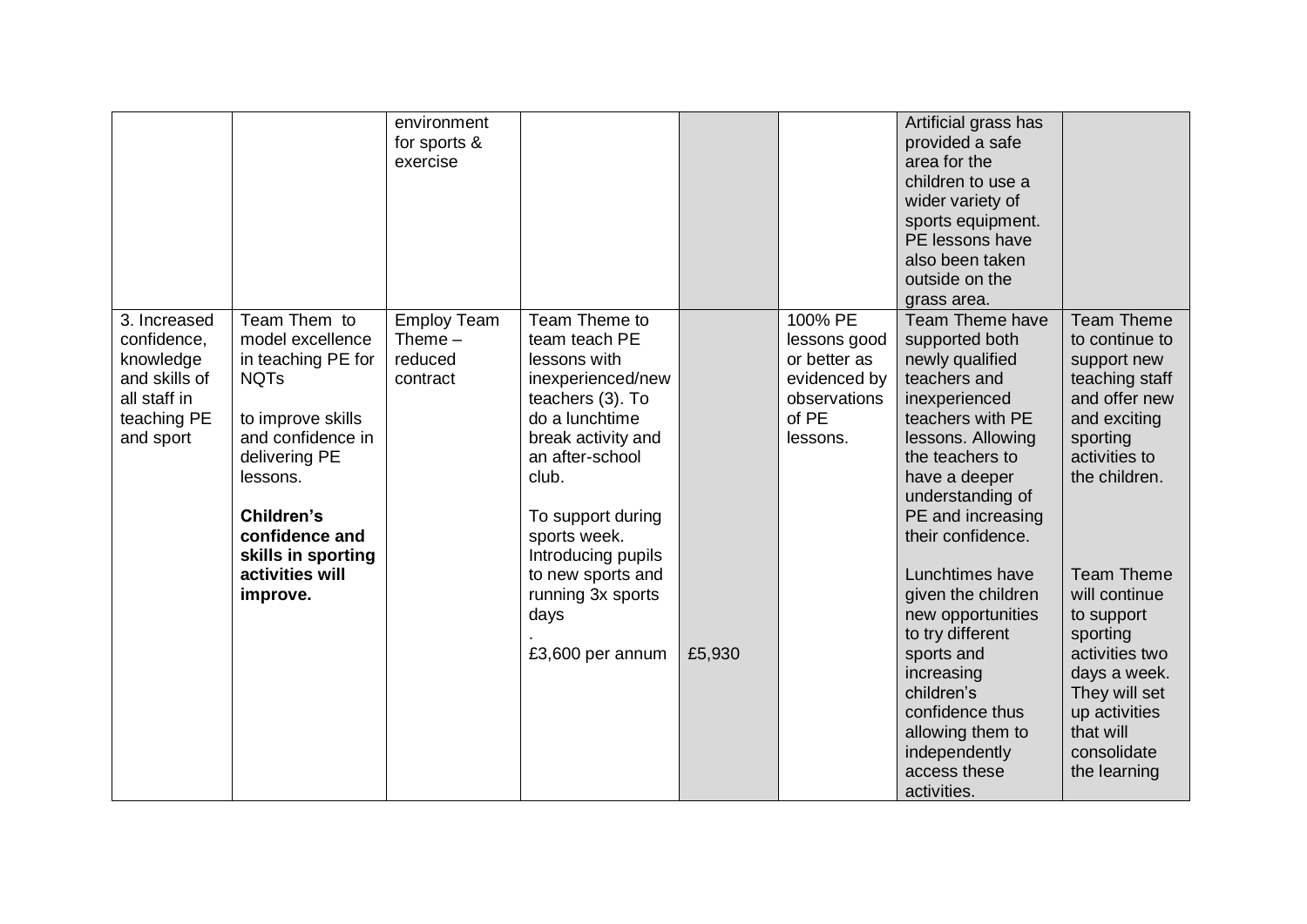|                                                                                                   |                                                                                             |                                                                                                                                                                                                                                                                                      |          | £650    |                                                                                                                             | A circus skills<br>workshop has<br>given the children<br>ideas of what they<br>would like to have<br>accessible during<br>playtime and lunch.                                                                                                                                                                                                                          | from PE<br>lessons.<br>To purchase<br>new<br>equipment for<br>children to use<br>during play<br>and lunch<br>times. |
|---------------------------------------------------------------------------------------------------|---------------------------------------------------------------------------------------------|--------------------------------------------------------------------------------------------------------------------------------------------------------------------------------------------------------------------------------------------------------------------------------------|----------|---------|-----------------------------------------------------------------------------------------------------------------------------|------------------------------------------------------------------------------------------------------------------------------------------------------------------------------------------------------------------------------------------------------------------------------------------------------------------------------------------------------------------------|---------------------------------------------------------------------------------------------------------------------|
| 4. Broader<br>experience of<br>a range of<br>sports and<br>activities<br>offered to all<br>pupils | Include new<br>sporting activities<br>within PE<br>curriculum and<br>after-school<br>clubs. | 5 events<br>To expose<br>children to less<br>common sports<br>Organise<br>sports after<br>school clubs<br>$MDS$ – sports<br>coach to run a<br>game per day<br>Including girls<br>football- to<br>teach fair play,<br>rules tactics<br>specific to<br>sports<br>Renewing<br>lunchtime | £2089.77 | £468.98 | Pupil voice<br>and<br>increased<br>uptake of<br>sports after<br>school clubs.<br>Speaking to<br>local Football<br>managers. | After school clubs<br>have offered<br>different sporting<br>clubs each term.<br>This has increased<br>knowledge and<br>understanding and<br>impacted their play.<br>Increased uptake<br>of girl's football<br>through sports<br>coaching. This has<br>encouraged girls to<br>sign up to football<br>clubs outside of<br>school.<br>Interesting variety<br>of lunchtime | To continue to<br>offer new<br>activities to<br>children and<br>encourage<br>participation.                         |
|                                                                                                   |                                                                                             | sports<br>equipment                                                                                                                                                                                                                                                                  |          |         |                                                                                                                             | activities to take<br>part in each lunch<br>time.                                                                                                                                                                                                                                                                                                                      |                                                                                                                     |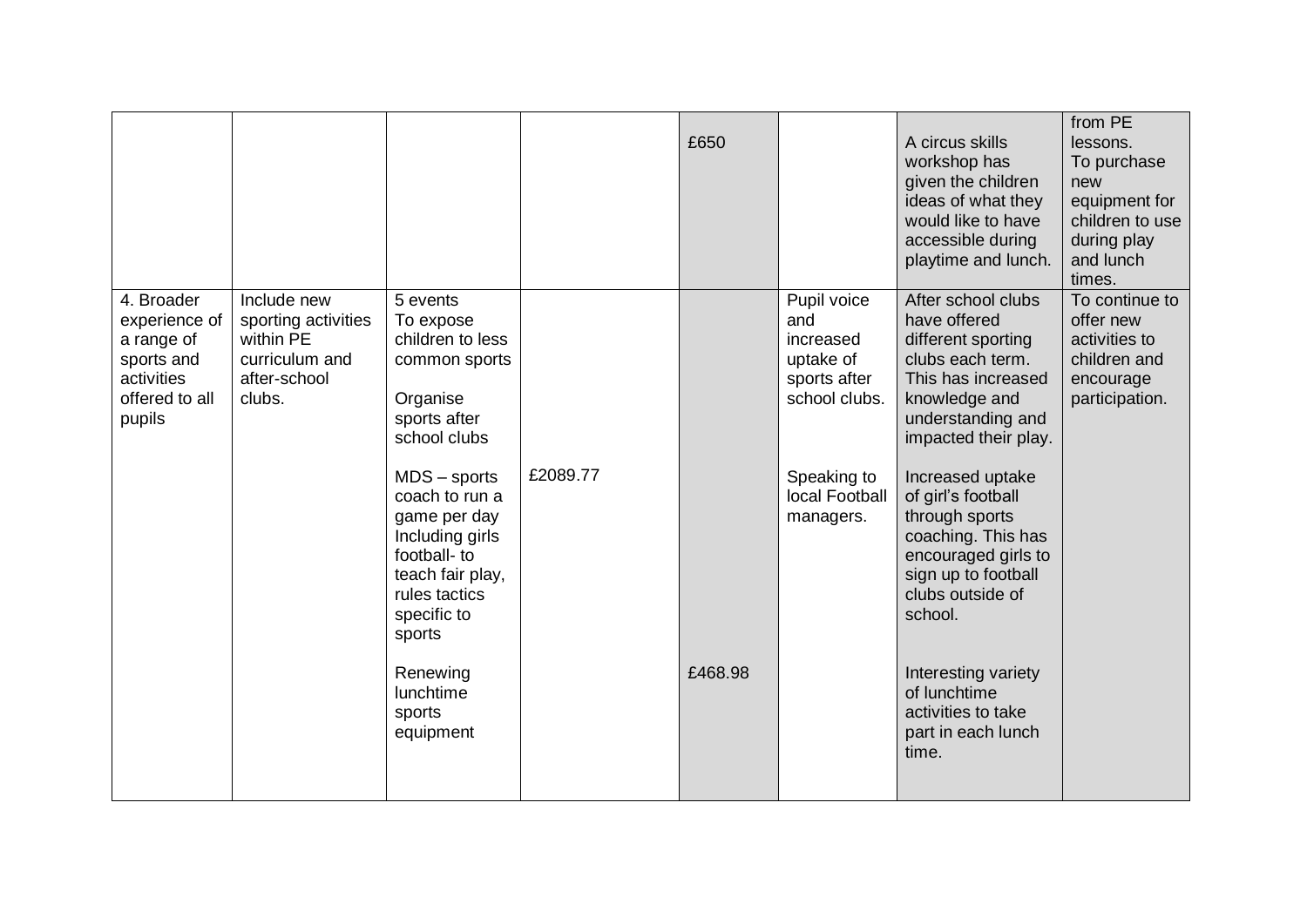|                                                            | <b>Increased</b><br>participation in<br>lunchtime<br>sports activities<br>and after school<br>clubs.   | Sports screen<br>- physical<br>activities that<br>promote<br>learning                                                                             |                                                                                                                                                                                                          | £4,578 |                                                                                                                                          |  |
|------------------------------------------------------------|--------------------------------------------------------------------------------------------------------|---------------------------------------------------------------------------------------------------------------------------------------------------|----------------------------------------------------------------------------------------------------------------------------------------------------------------------------------------------------------|--------|------------------------------------------------------------------------------------------------------------------------------------------|--|
| 5.Increased<br>participation<br>in<br>competitive<br>sport | Attend all KS1<br>competitions<br>organised by the<br><b>Sports</b><br>Partnership.                    | Identify pupils<br>to take part in<br>competitions<br>from teachers<br>and after-<br>school sports<br>clubs. (on-<br>going termly)<br>Contact all | £400 annual fee to<br>Herne Bay & East<br><b>Kent Coastal</b><br>Sports Partnership<br>Travel by<br>taxi/coach to and<br>from competitions<br>Approx. £60 per<br>event $x 16 = £960$<br>And supply cover |        | Competitions<br>attended<br>included on<br><b>HBI</b> website<br>with photos<br>and<br>narrative.<br>Pupils to<br>report<br>enjoyment of |  |
|                                                            | Arrange inter-<br>school football<br>competitions<br>within Coastal<br>Alliance/Sports<br>Partnership. | schools within<br>Coastal<br>Alliance/Sports<br>Partnership to<br>set up football<br>competitions<br>for KS1.<br>(Terms 1 and<br>2)               | whilst at<br>competitions -<br>Approx. 16<br>afternoons supply<br>cover @ £80<br>per afternoon<br>£1,280                                                                                                 |        | competitions<br>by pupil<br>voice.                                                                                                       |  |
|                                                            | <b>Increased entry</b><br>in competitions<br>&<br>competitiveness<br>of children<br>increased.         |                                                                                                                                                   |                                                                                                                                                                                                          |        |                                                                                                                                          |  |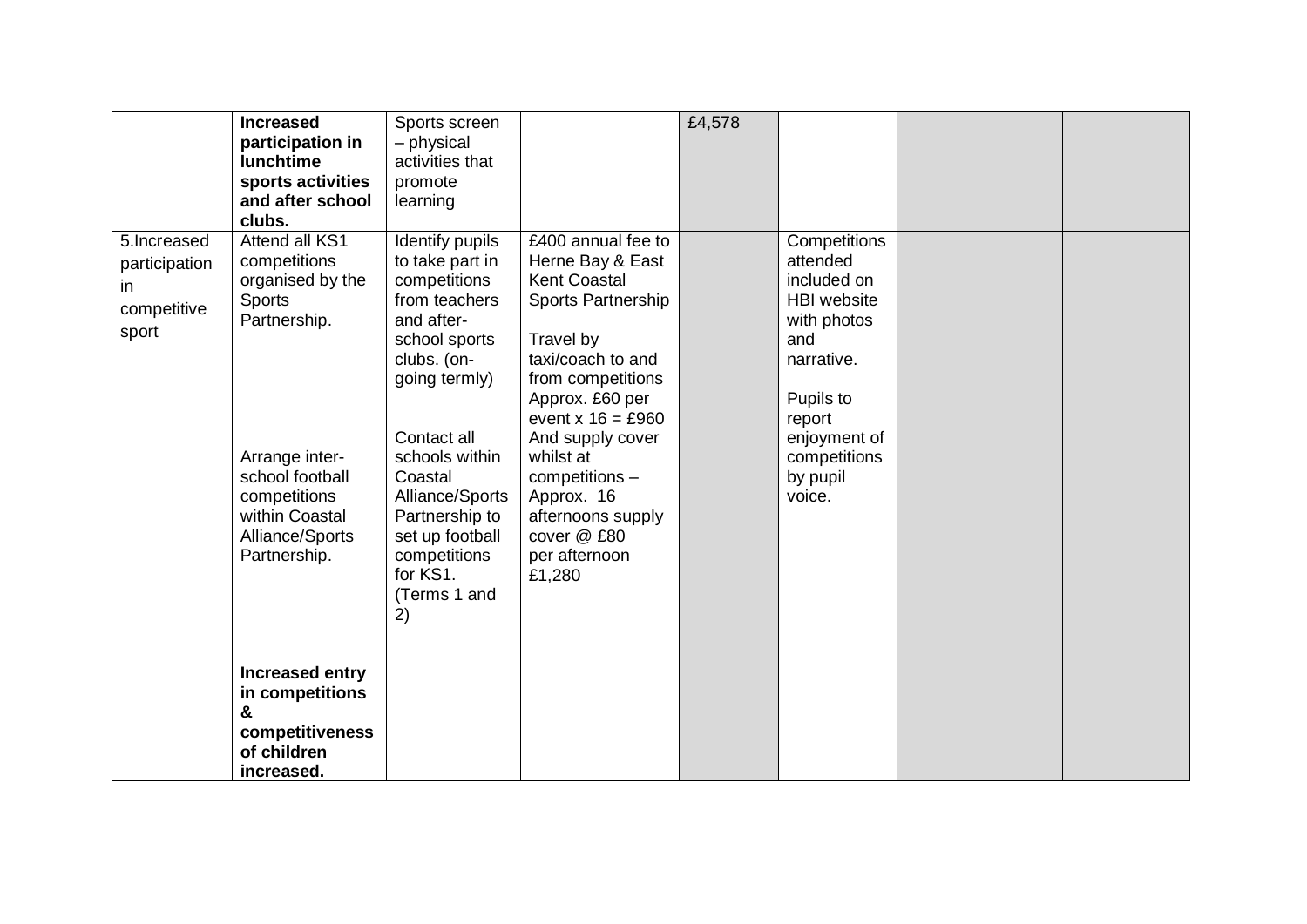| 6.Use of PE<br>in cross-<br>curricular<br>activities to<br>improve<br>learning. | Provide cross-<br>curricular<br>activities involving<br>PE.<br>Increase pupils'<br>involvement in<br>learning.                       | Staff meeting<br>$time$ Lively<br>Learners                                                                                                                                                                                                                                                 | Subject leader<br>time and time<br>during staff<br>briefings.             | Feedback<br>from<br>teachers and<br>pupil voice. | Lively learners has<br>been seen<br>throughout the<br>school and in<br>lessons. T4W has<br>encouraged active<br>literacy lessons. |                                                                                                                                    |
|---------------------------------------------------------------------------------|--------------------------------------------------------------------------------------------------------------------------------------|--------------------------------------------------------------------------------------------------------------------------------------------------------------------------------------------------------------------------------------------------------------------------------------------|---------------------------------------------------------------------------|--------------------------------------------------|-----------------------------------------------------------------------------------------------------------------------------------|------------------------------------------------------------------------------------------------------------------------------------|
| 7. Use of<br>assessment<br>to improve<br>sports<br>provision.                   | Provide easy to<br>use but robust<br>assessment<br>process.<br><b>Continued</b><br>provision of<br><b>Sports Premium</b><br>Funding. | Set up<br>assessment<br>system on<br>SIMS to enable<br>easy<br>assessment<br>which is also<br>able to track<br>and analyse<br>data to prove<br>increased<br>participation,<br>attainment and<br>sustainability<br>as required by<br>Ofsted &<br><b>Sports</b><br>Premium<br>Funding Audit. | Half day SIMS<br>training course<br>£129 and subject<br>leader & HT time. | Data                                             |                                                                                                                                   | PE subject<br>leader<br>attended<br>training and<br>consideration<br>is being given<br>to setting up<br>practice within<br>school. |
| 8.Plan and<br>begin to<br>create small<br>scale forest<br>school on             | Visit HBJS forest<br>school<br>Organise<br>boundary and<br>resources                                                                 |                                                                                                                                                                                                                                                                                            | Coastal Schools<br>leader training.                                       |                                                  | Forest space under<br>development in two<br>areas of school.<br>Year 2 children<br>have used Forest                               | New member<br>of staff has L3<br><b>Forest School</b><br>training and<br>has<br>undertaken                                         |